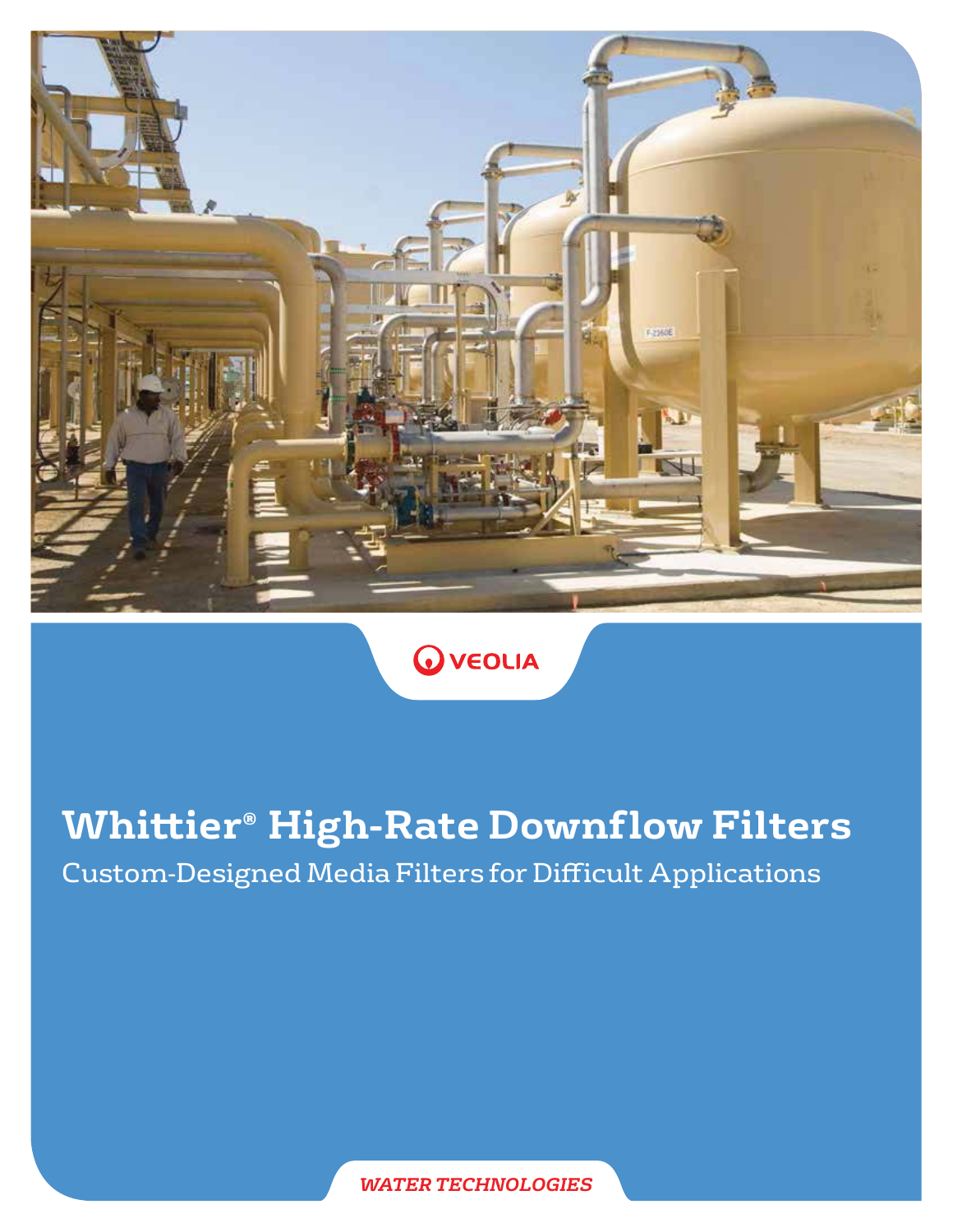# Quality Filtration Systems Configured with Industry Expertise



Veolia Water Technologies offers a complete line of high-rate downflow filters. We combine innovation with industry expertise to provide economical and effective solutions for a variety of product filtration and water treatment applications. When a high-performance filtration system is needed, Veolia has the design experience to select the proper parameters and operating guidelines to achieve the desired results.

## **High-Rate Downflow (HRD) Filters**

HRD filters offer high-performance filtration in difficult process applications. The flux rate is typically 5 – 20 gpm/ft2 . The HRD filter has a proven distribution design to enable excellent hydraulic coverage during high-rate operation. The media bed is similar to that of a conventional filter, except that the high velocity can drive the solids deeper into the media bed, enabling HRD filters to handle higher solids loadings and extended run cycles.

Media beds can be single media, dual media or multi-media using sand, garnet, anthracite or other special media, depending on the application. Typical installations use vertical vessels with header lateral distributors or a strainer plate design. Horizontal units are also offered for larger flow rates for economy in cost and space. Most installations require the use of air scour for cleaning the media when applications have difficult solids to remove.

This design is well suited for water treatment applications such as removal of turbidity, softening process precipitates, and oxidized iron and manganese. In some cases, these filters are applied after a clarifier.

#### *Applications*

- Seawater for injection
- Produced water from oil & gas exploration
- Refinery/Petrochemical wastewater
- General industry wastewater
- Steel mill caster water
- River water
- Pulp & paper feed water
- Clarifier effluent
- Mining leach solutions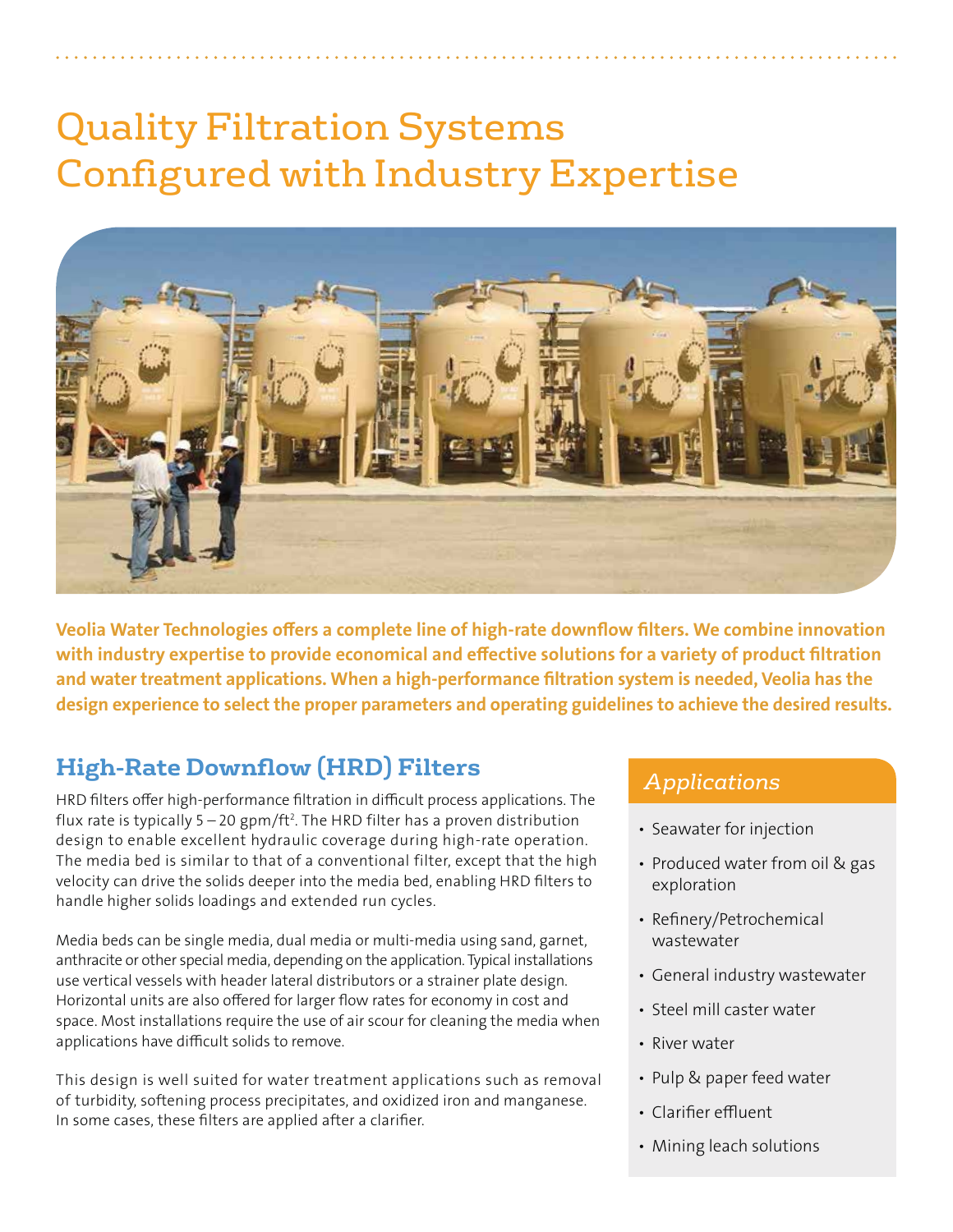#### **Easy to Operate**

Our filtration systems are fully automated with instrumentation packages programmed to meet custom specifications. Typically flow balancing controls are used on high-rate systems with multiple filters, and differential pressure instruments are used to monitor performance. Air scour blowers and backwash pump systems are provided for proper cleaning of the media. When needed, our aftermarket service specialists are on standby with quality replacement parts to minimize equipment downtime.

### **Custom-Designed to Suit Your Application**

HRD filters are available in either vertical or horizontal configurations. Vertical sizes range from 6-foot to 15-foot diameter to accommodate flow rates up to 3,500 gpm per filter. Horizontal filters can be designed for higher flow rates.

Our filters can be constructed of materials for use in general or corrosive applications. Wetted materials can be carbon steel, coated carbon steel, stainless steel, specialty alloys or FRP, as required.